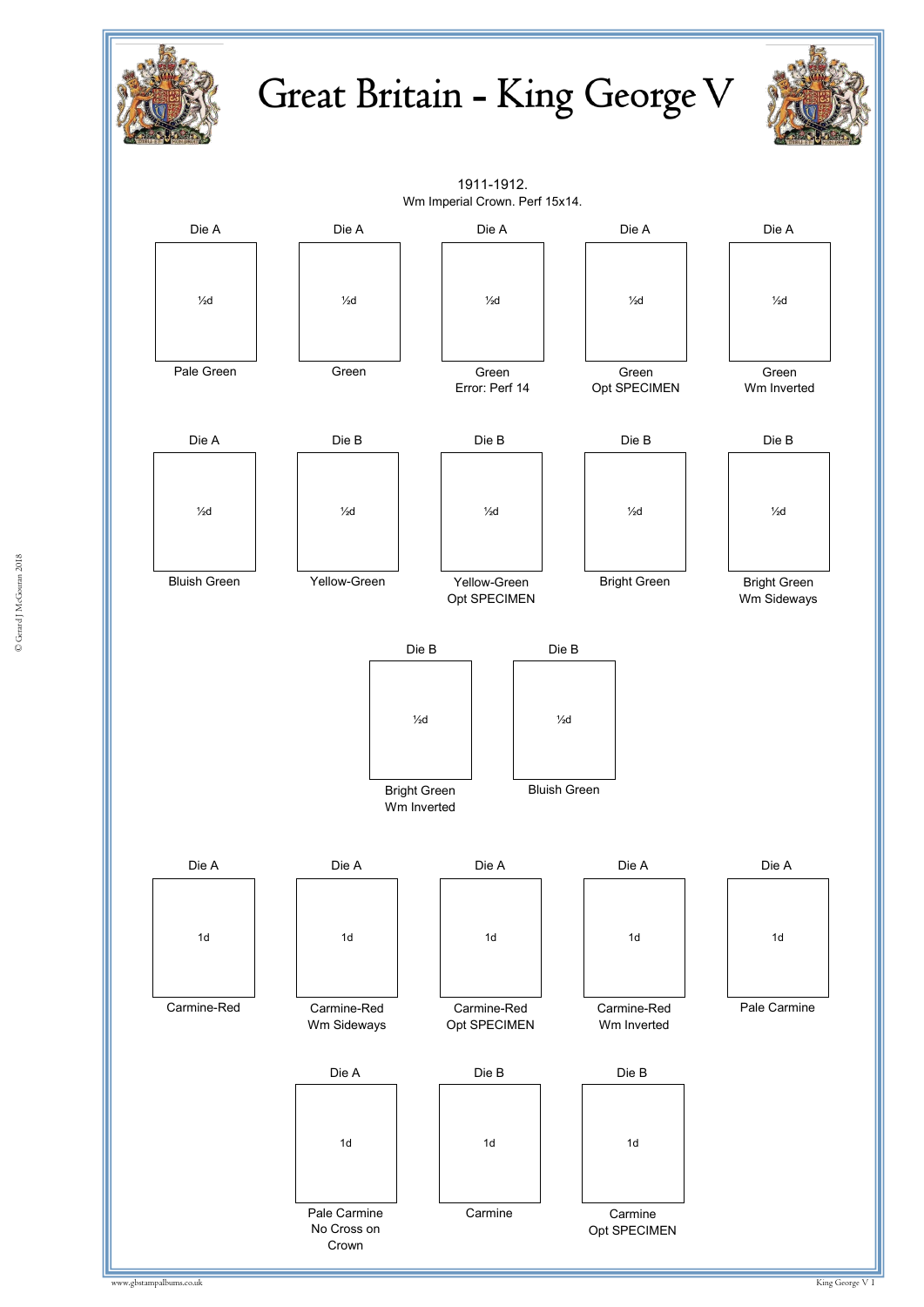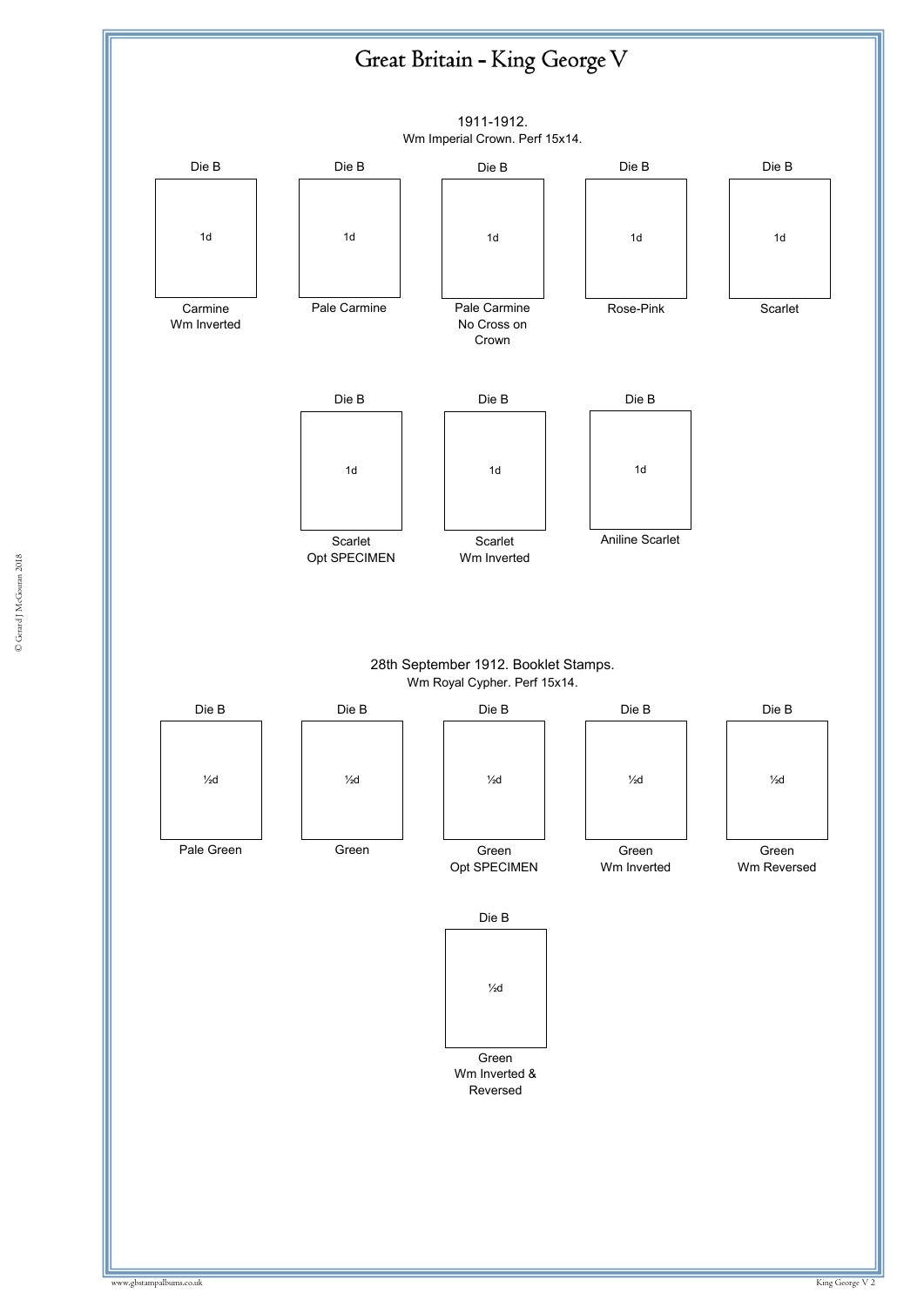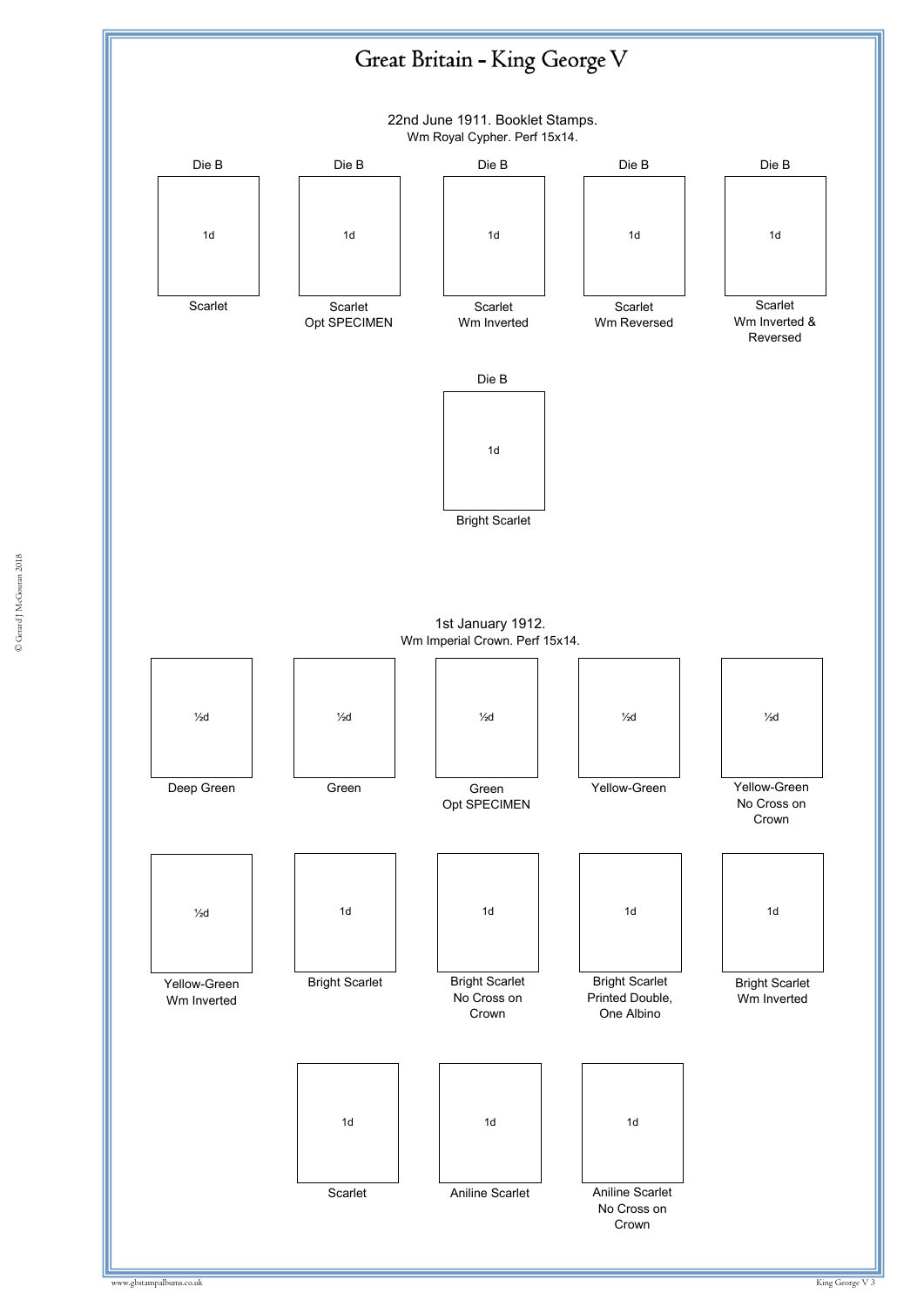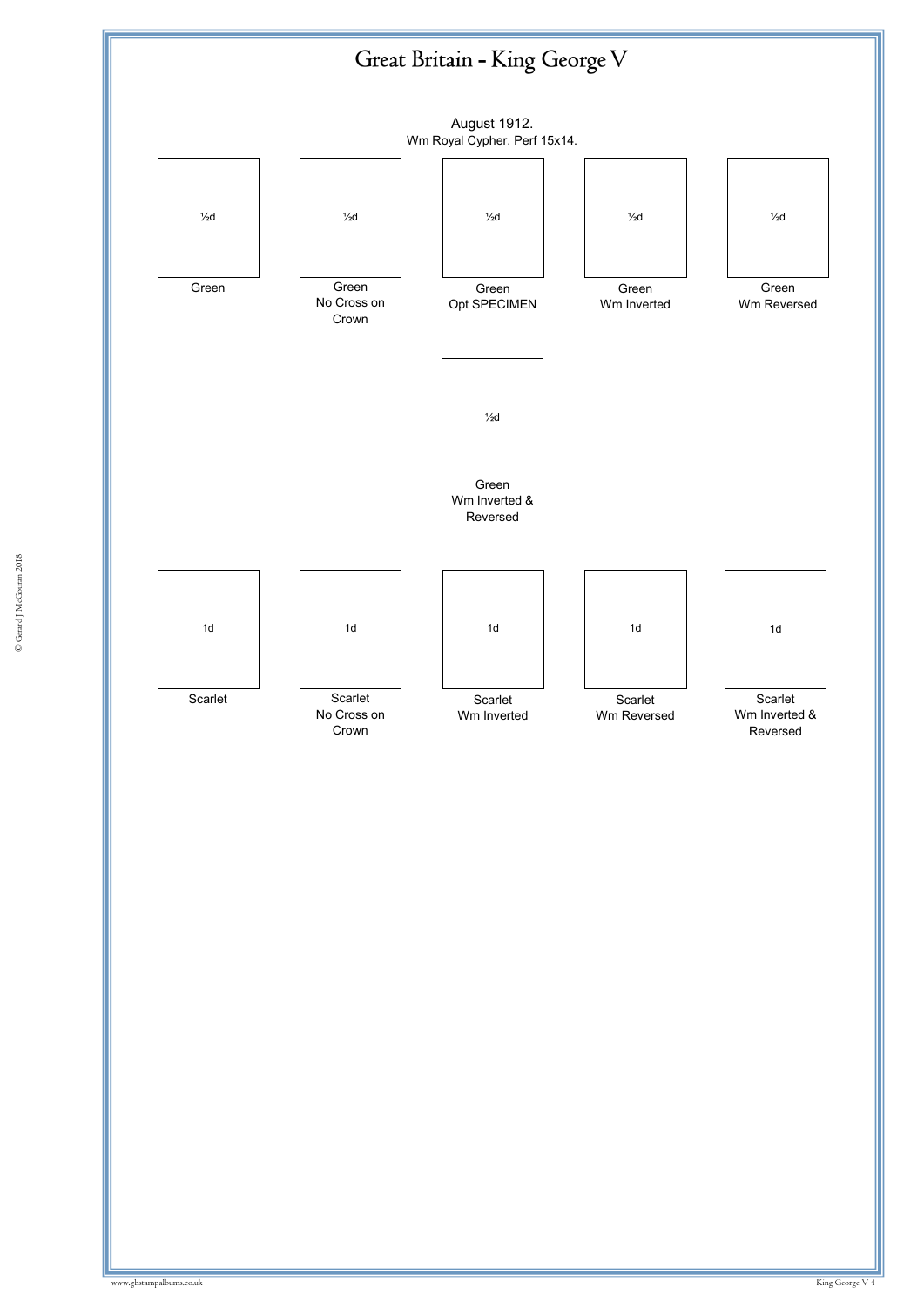

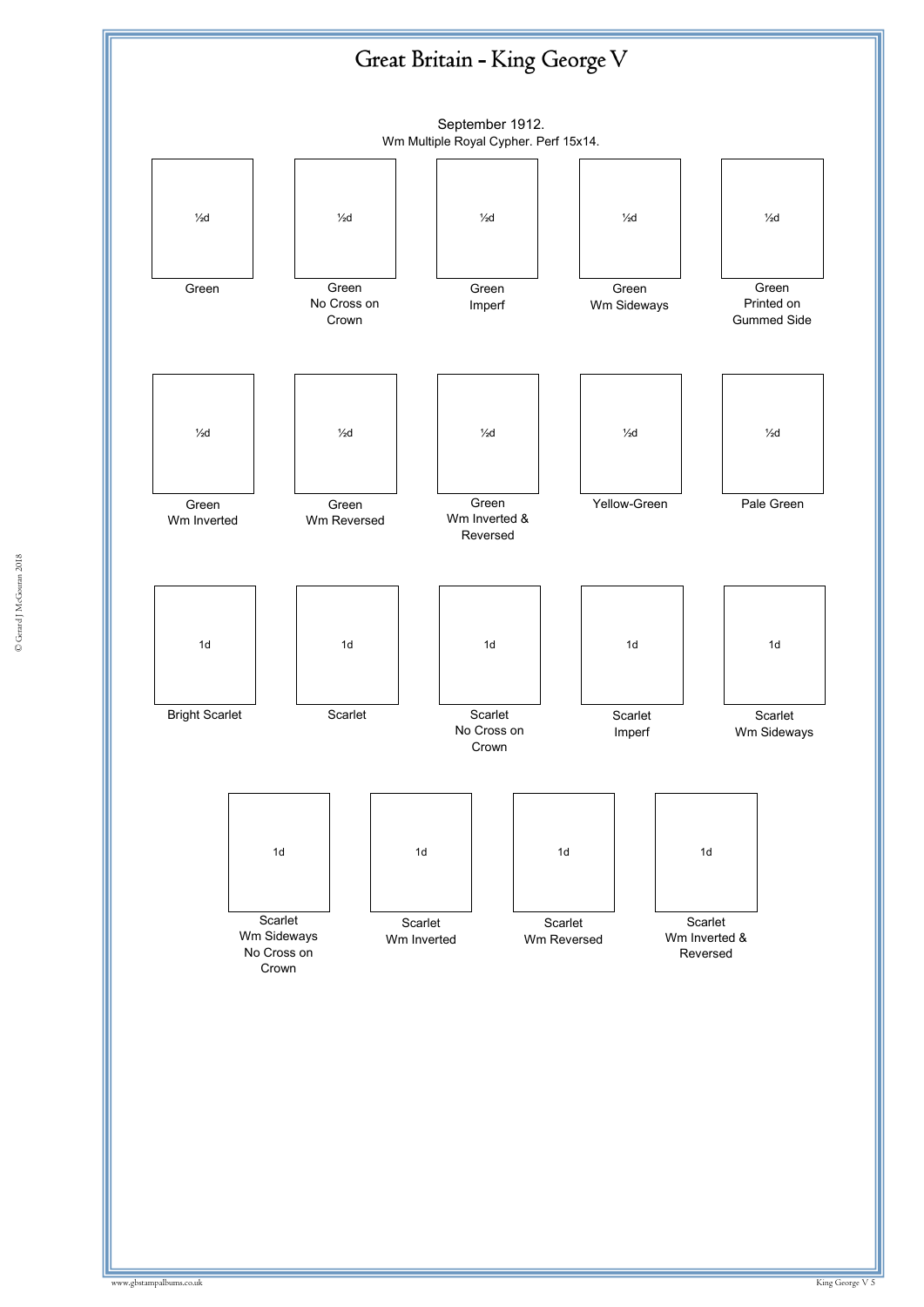

© Gerard J McGouran 2018 © Gerard J McGouran 2018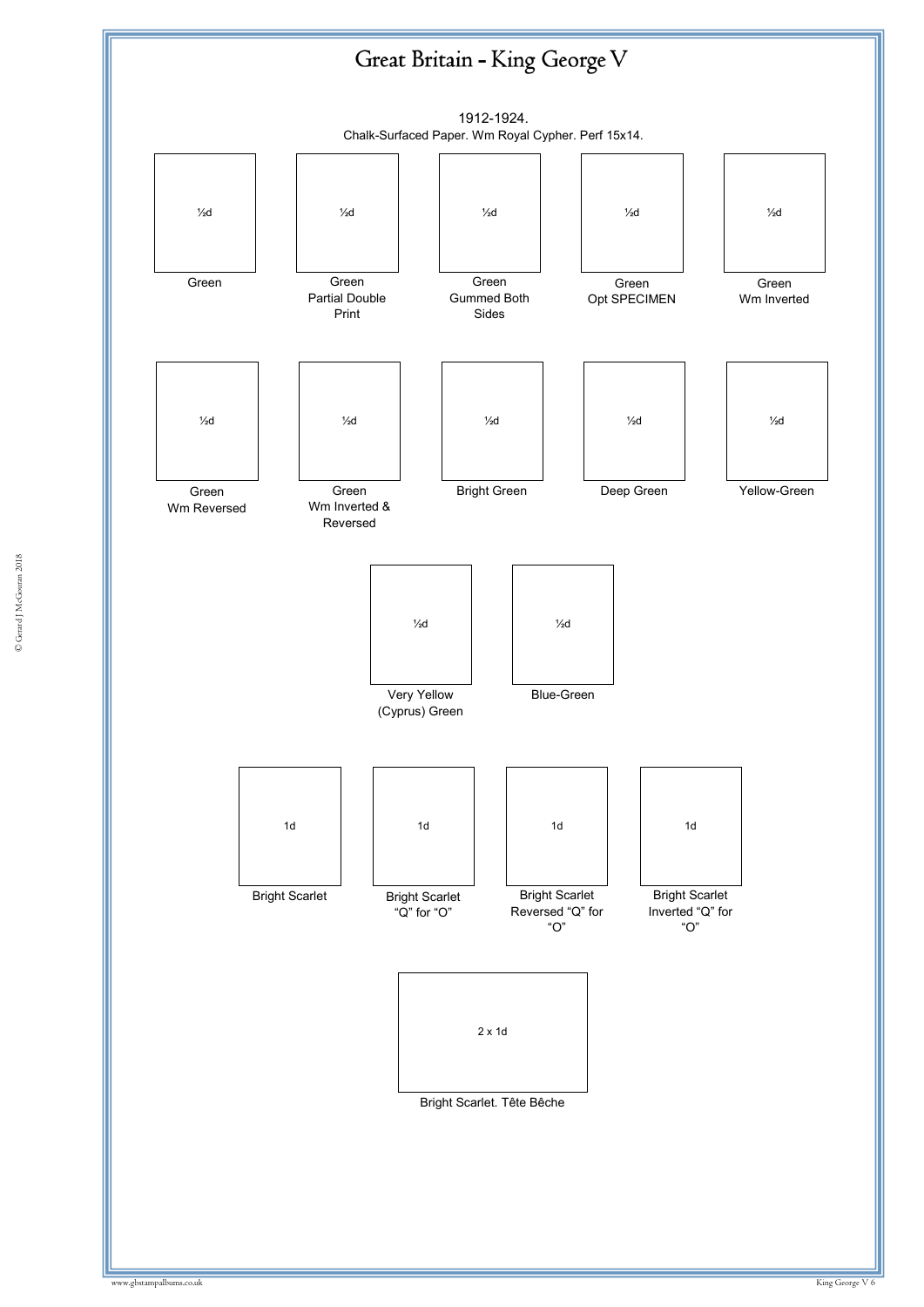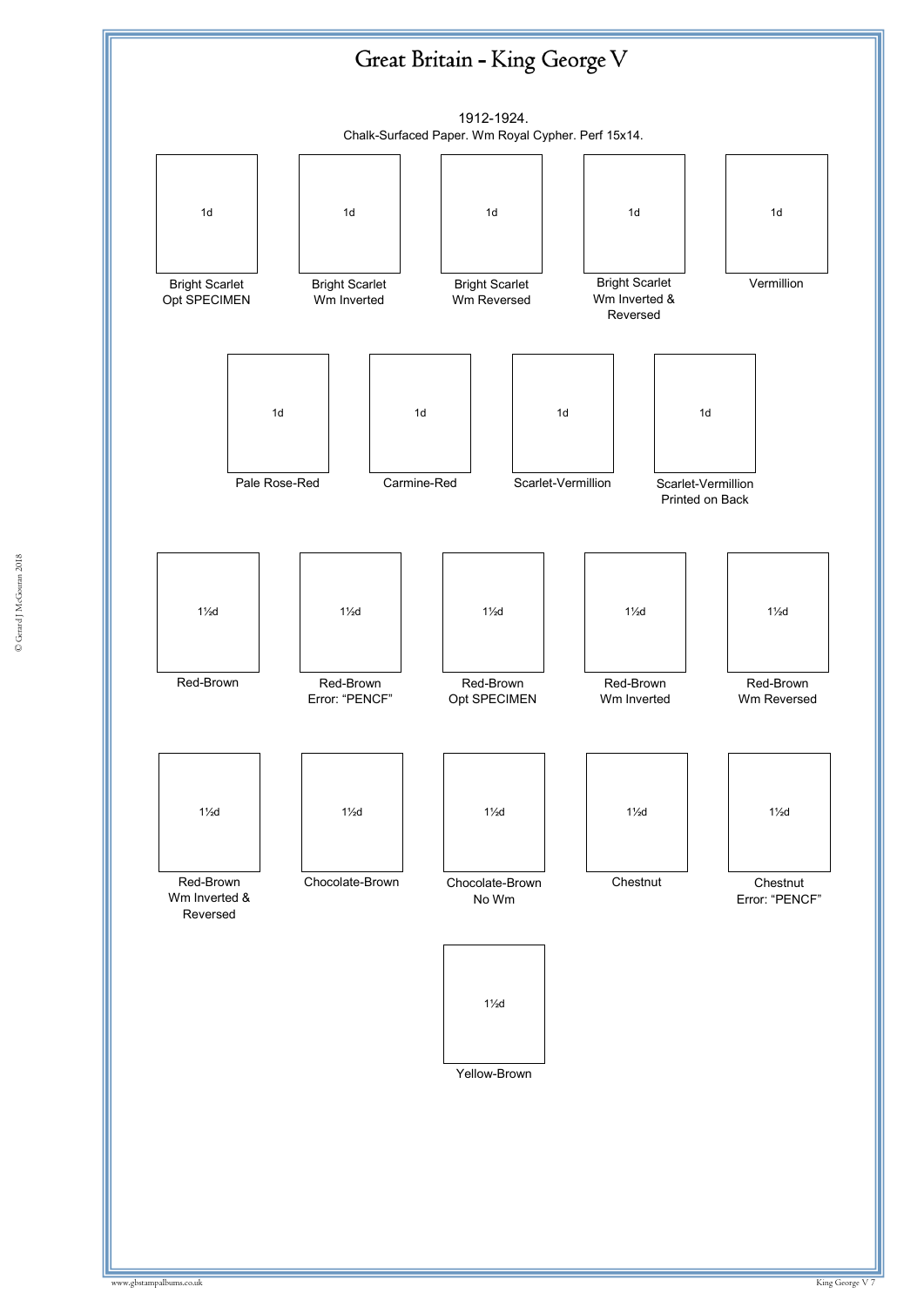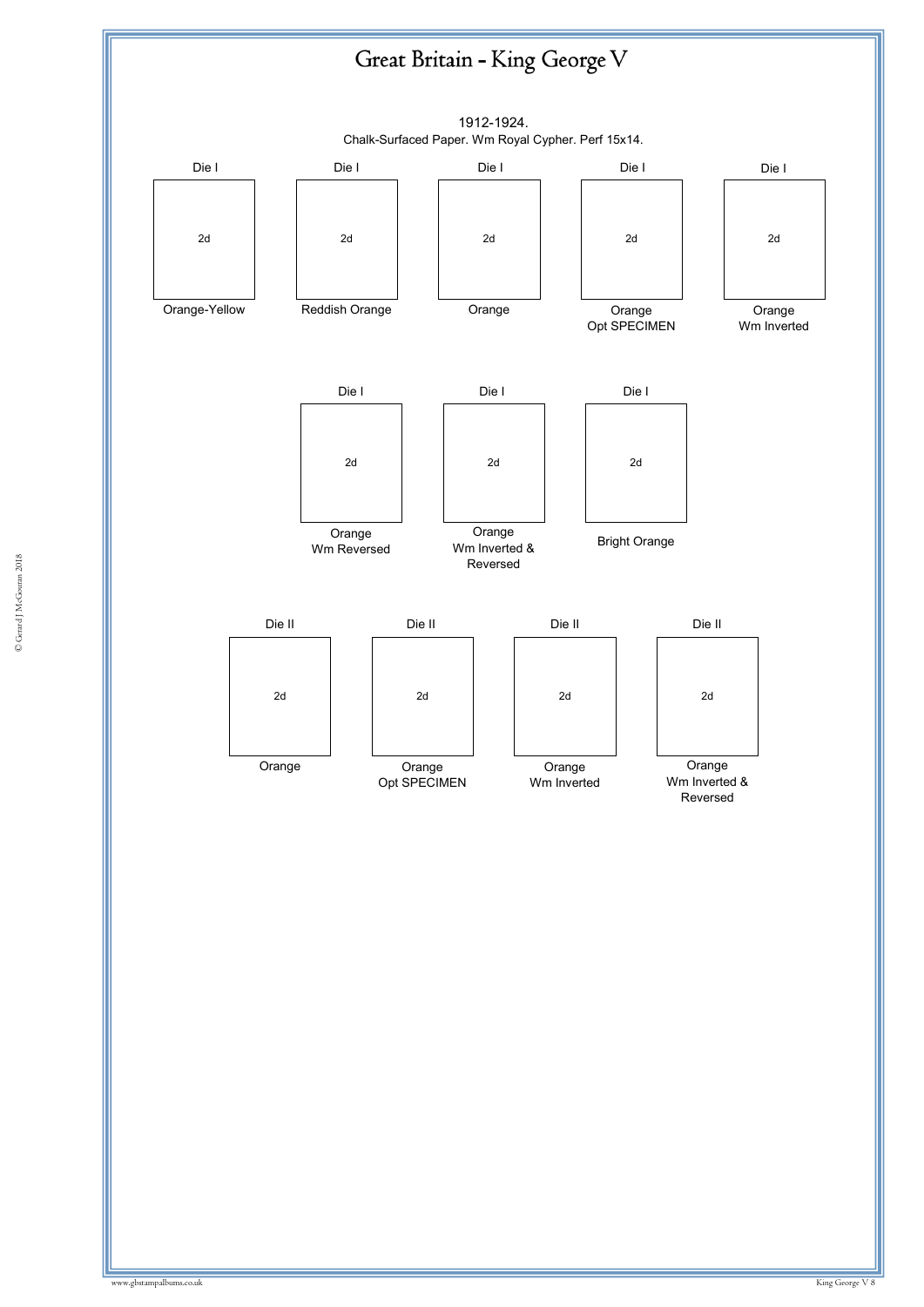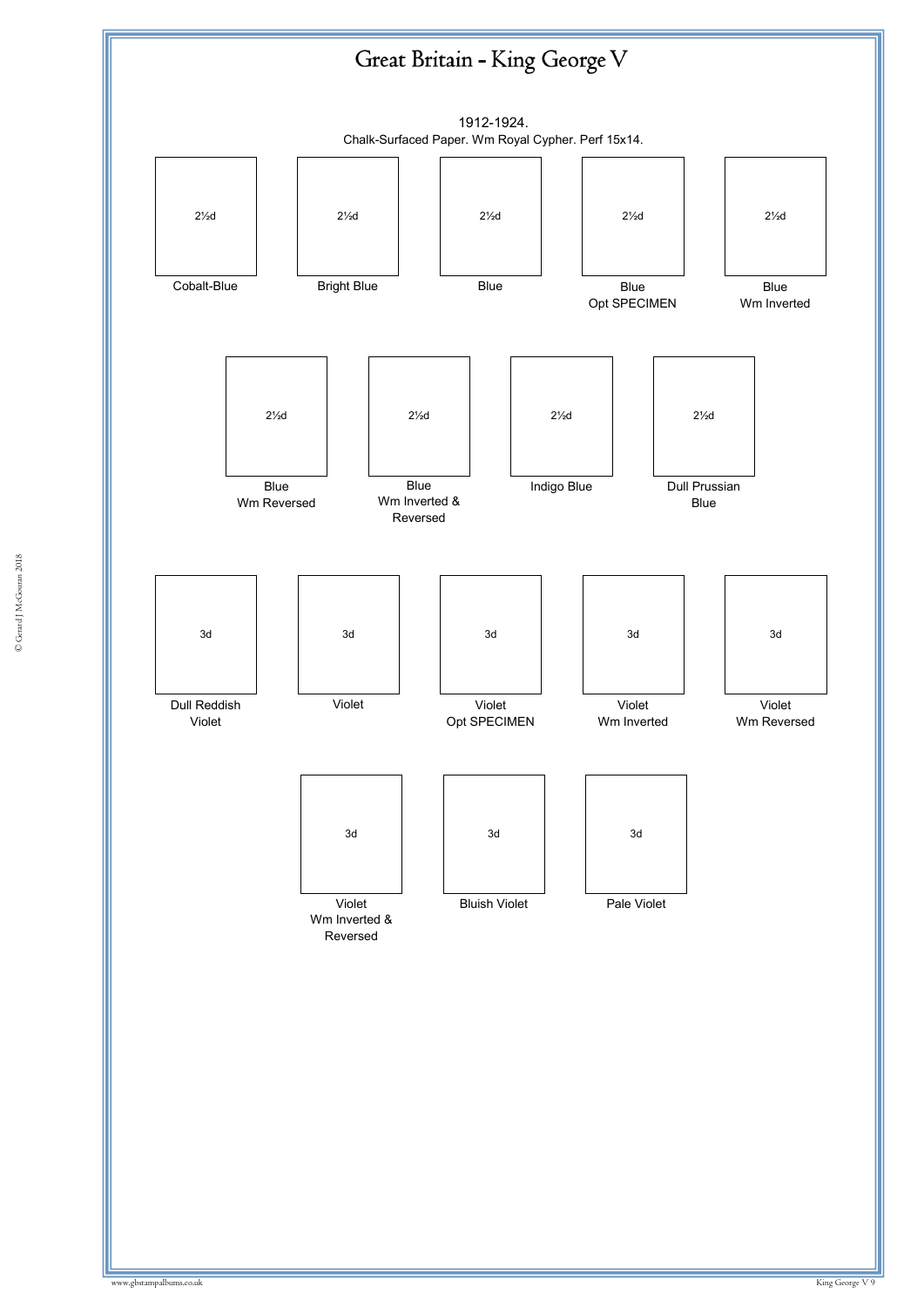

© Gerard J McGouran 2018 © Gerard J McGouran 2018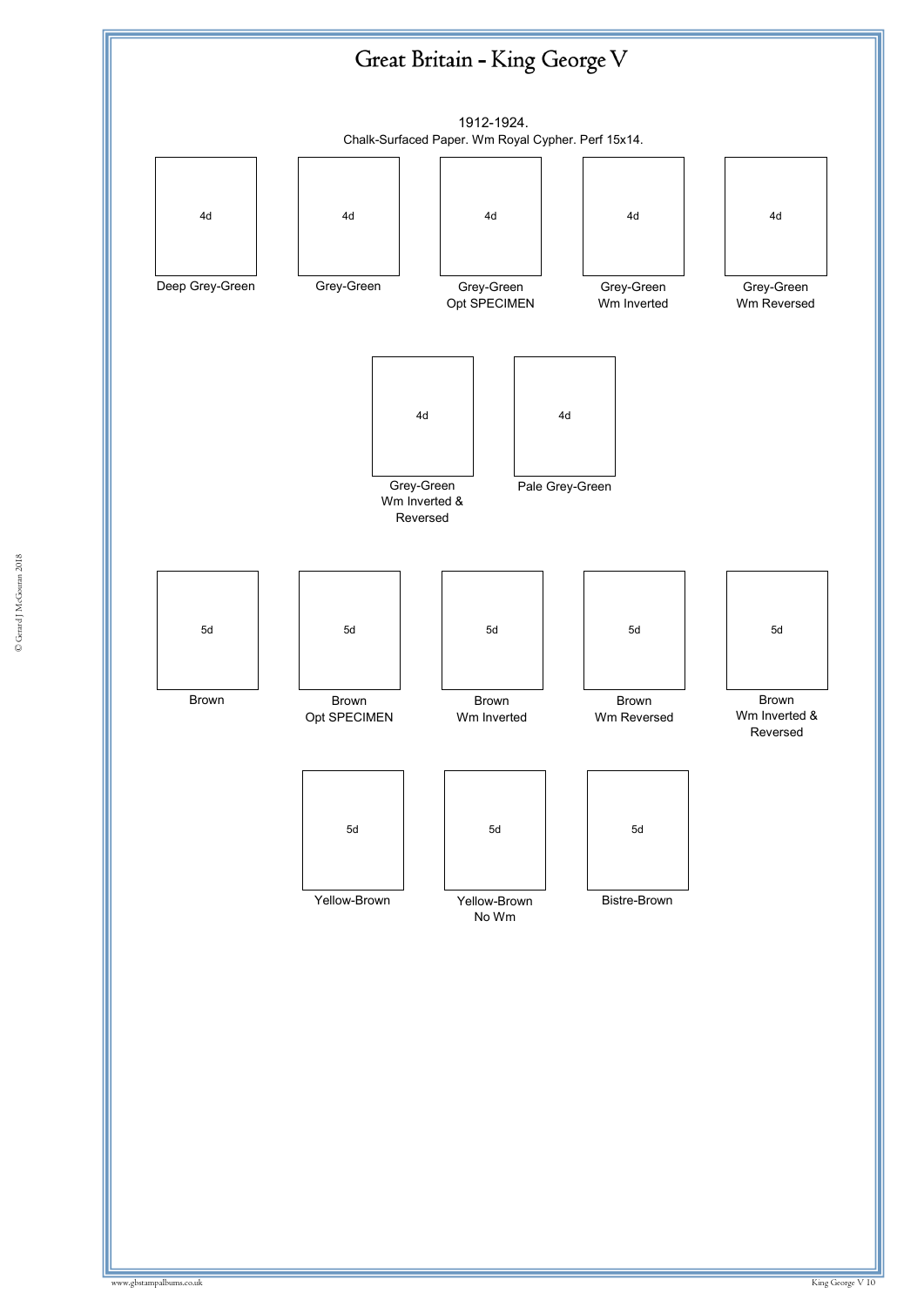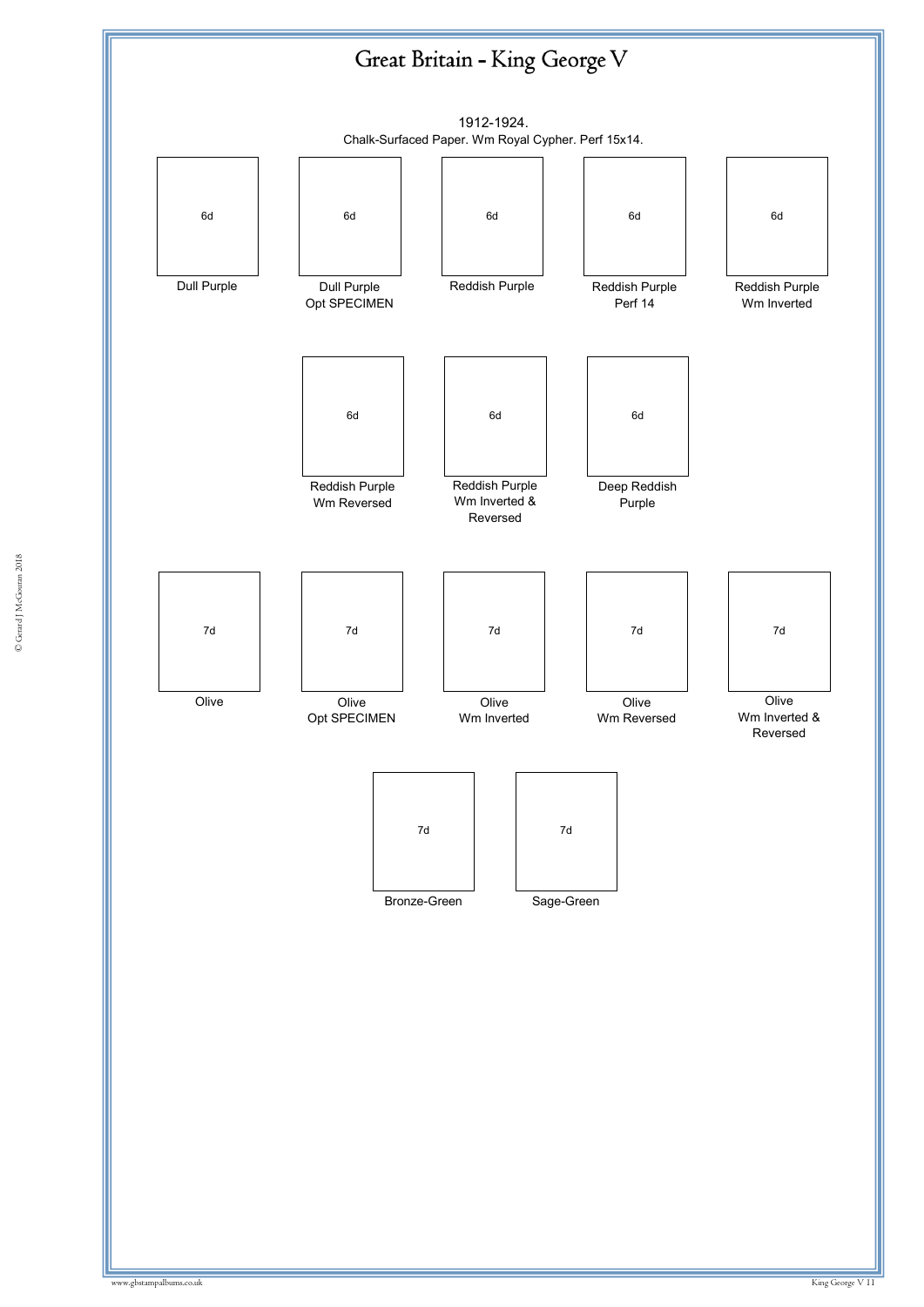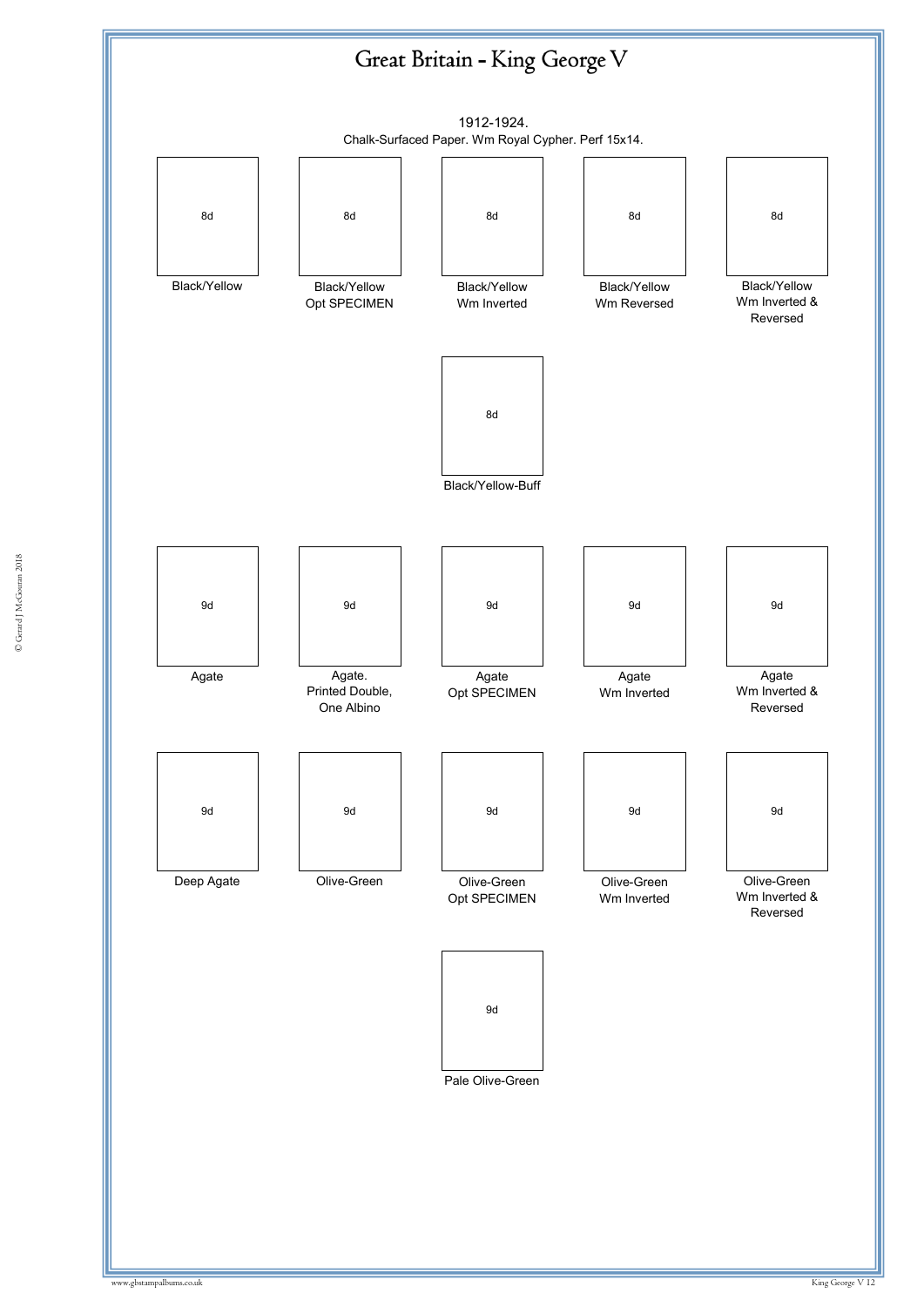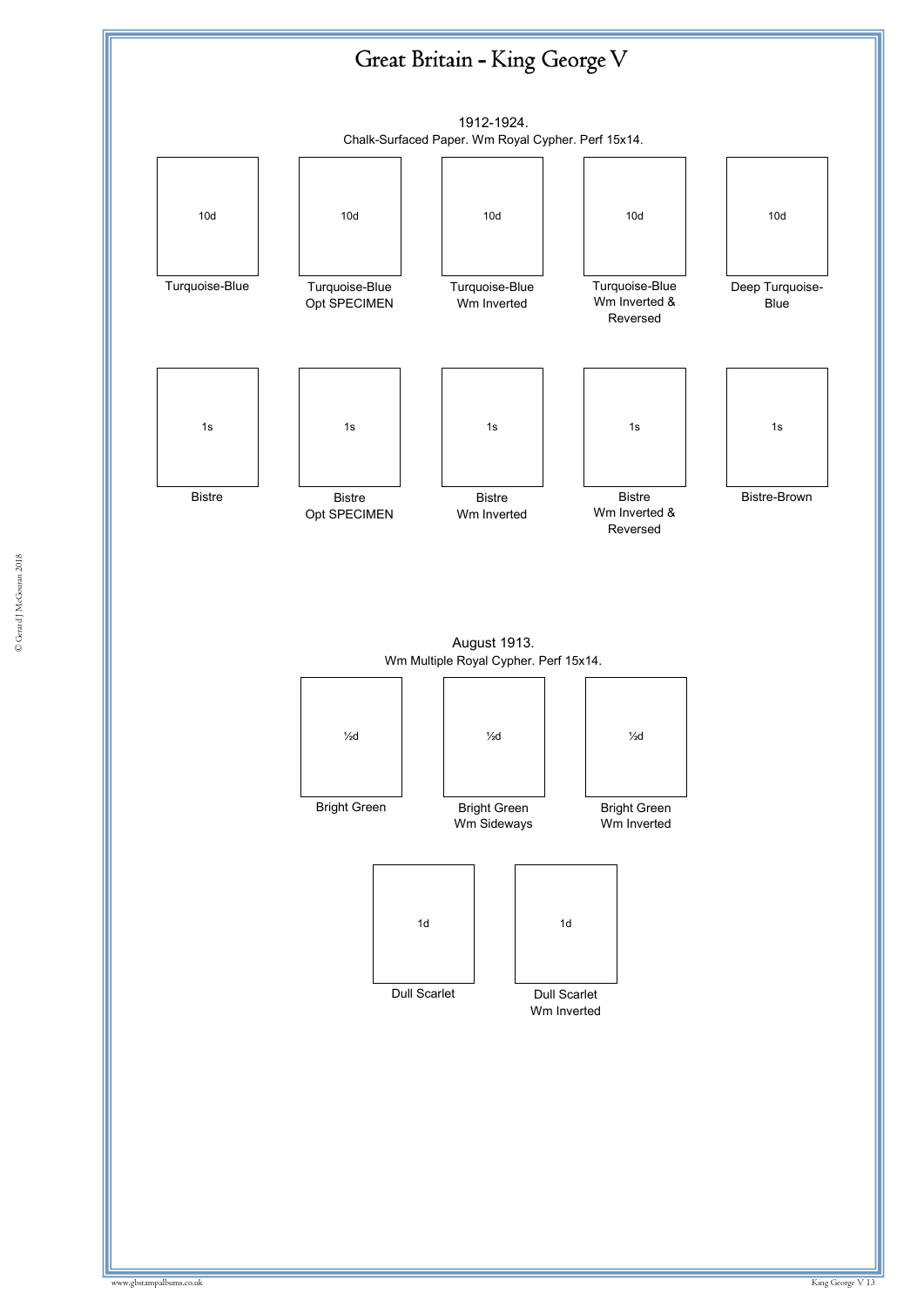



© Gerard J McGouran 2018 © Gerard J McGouran 2018

£1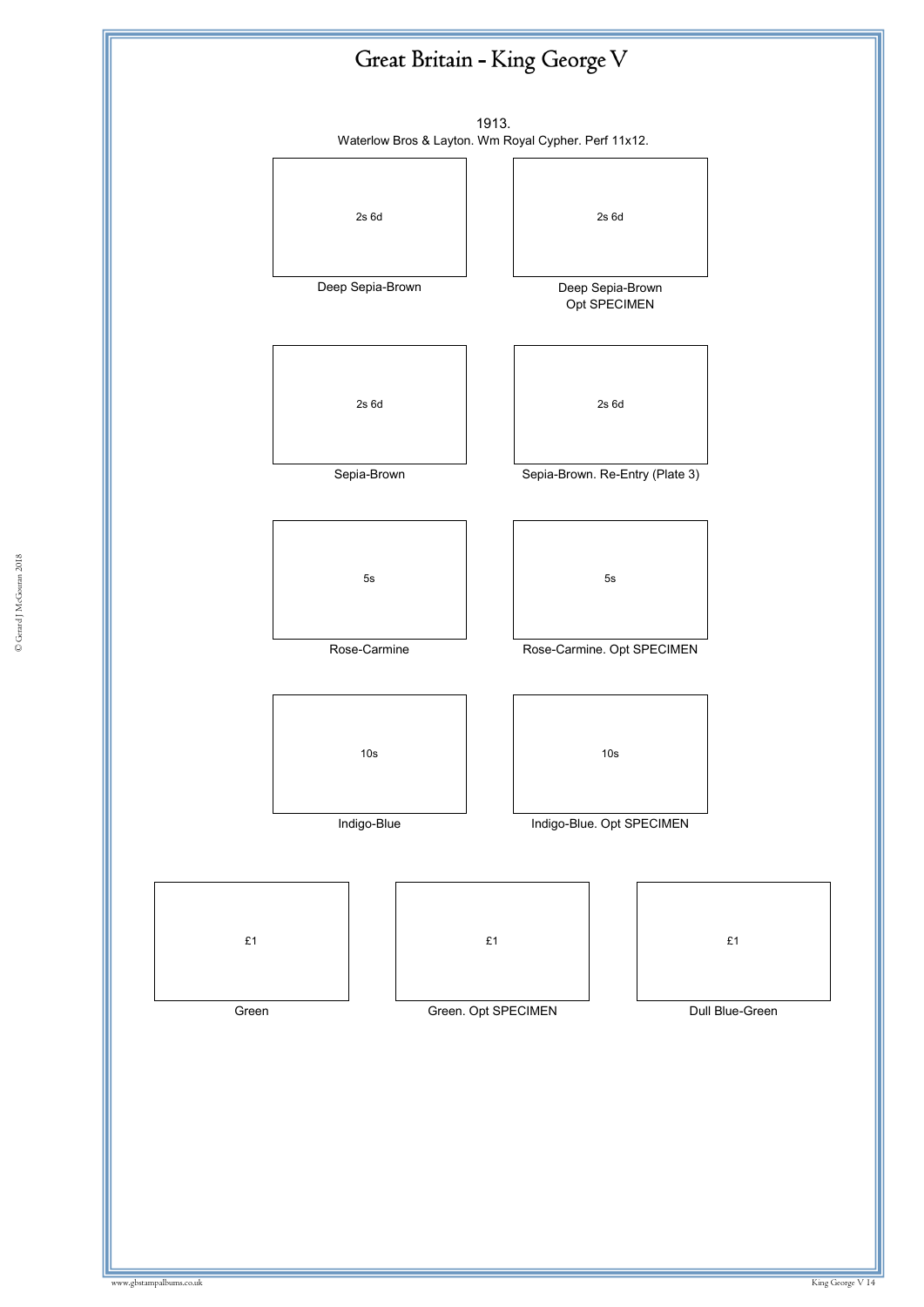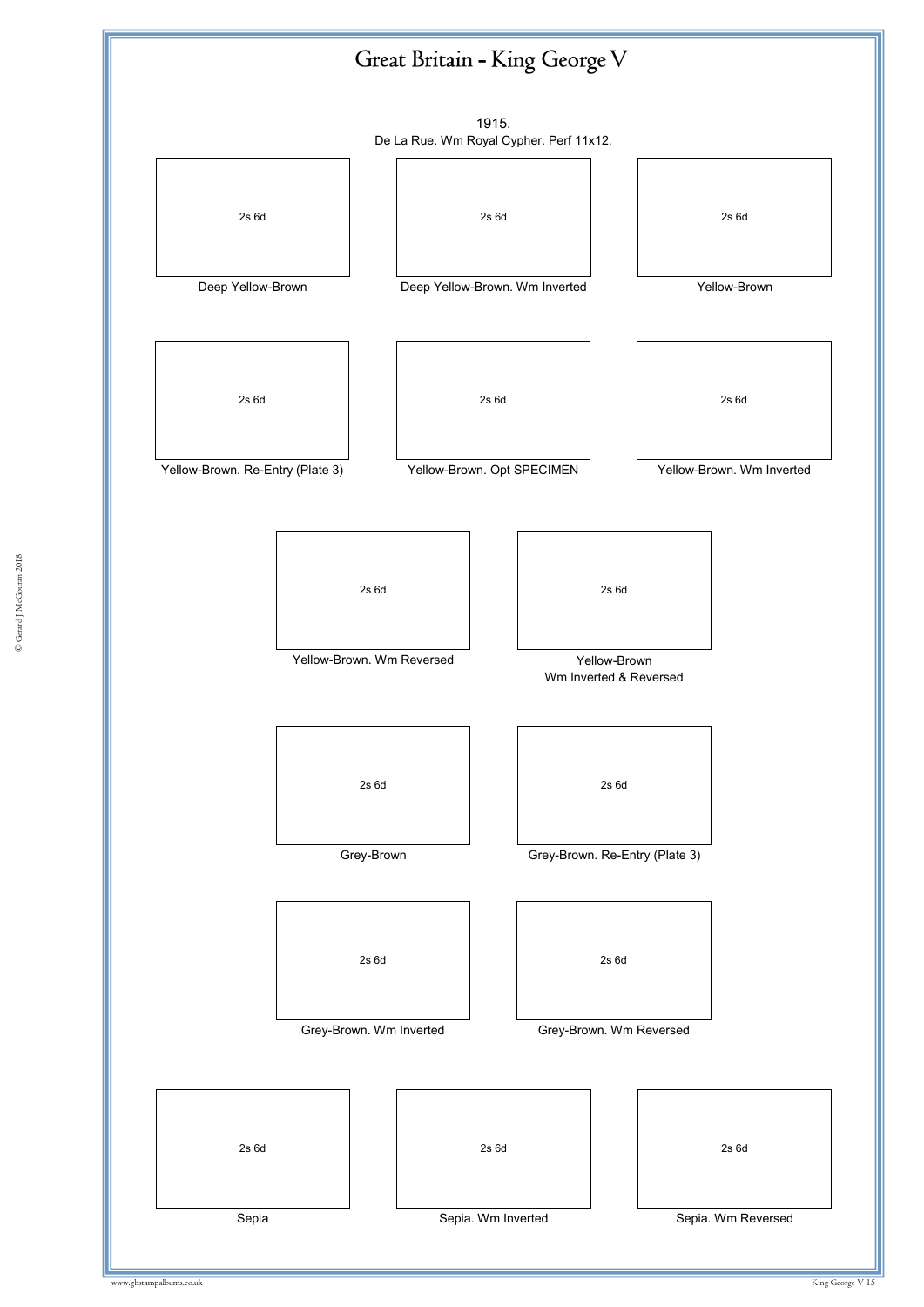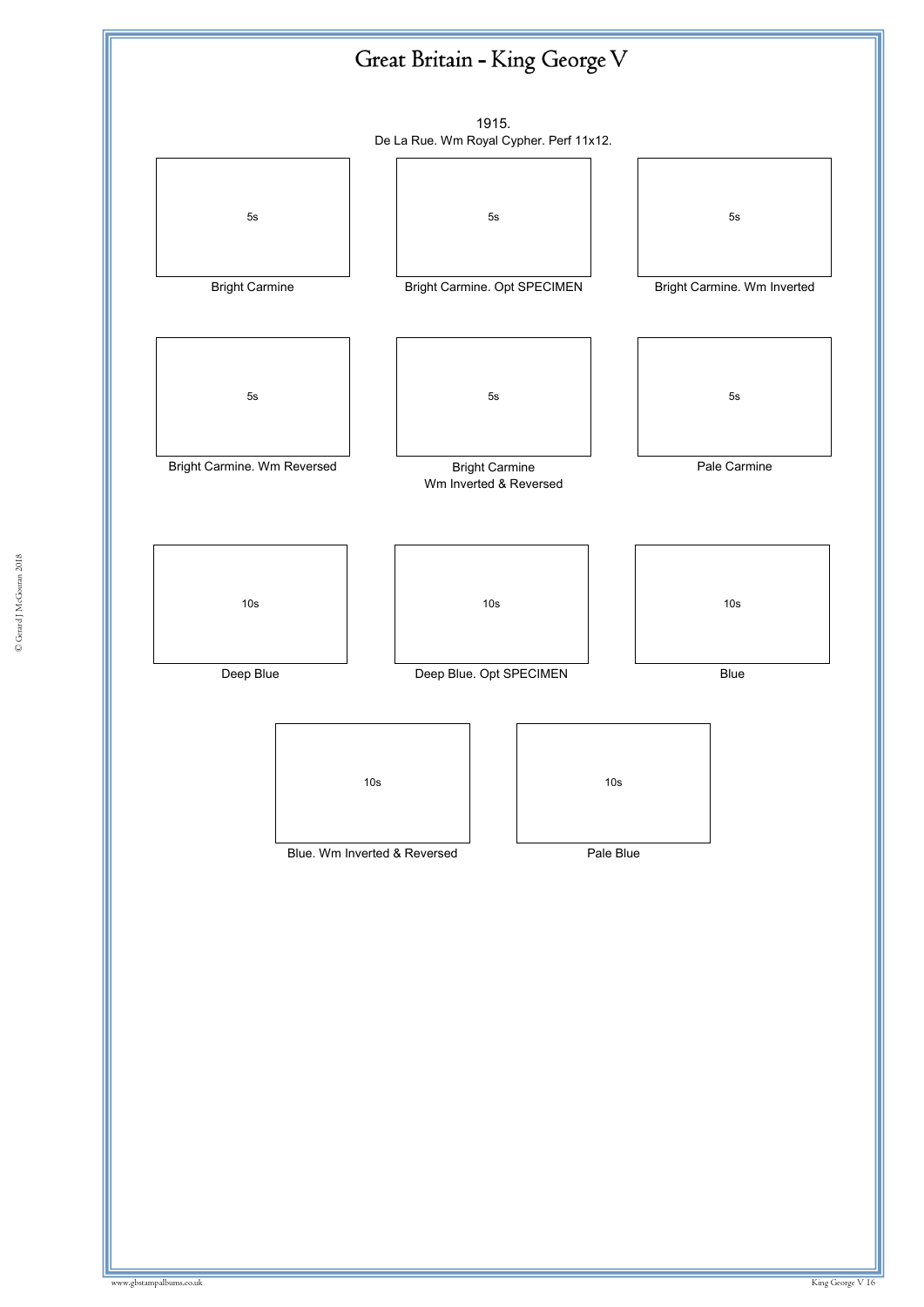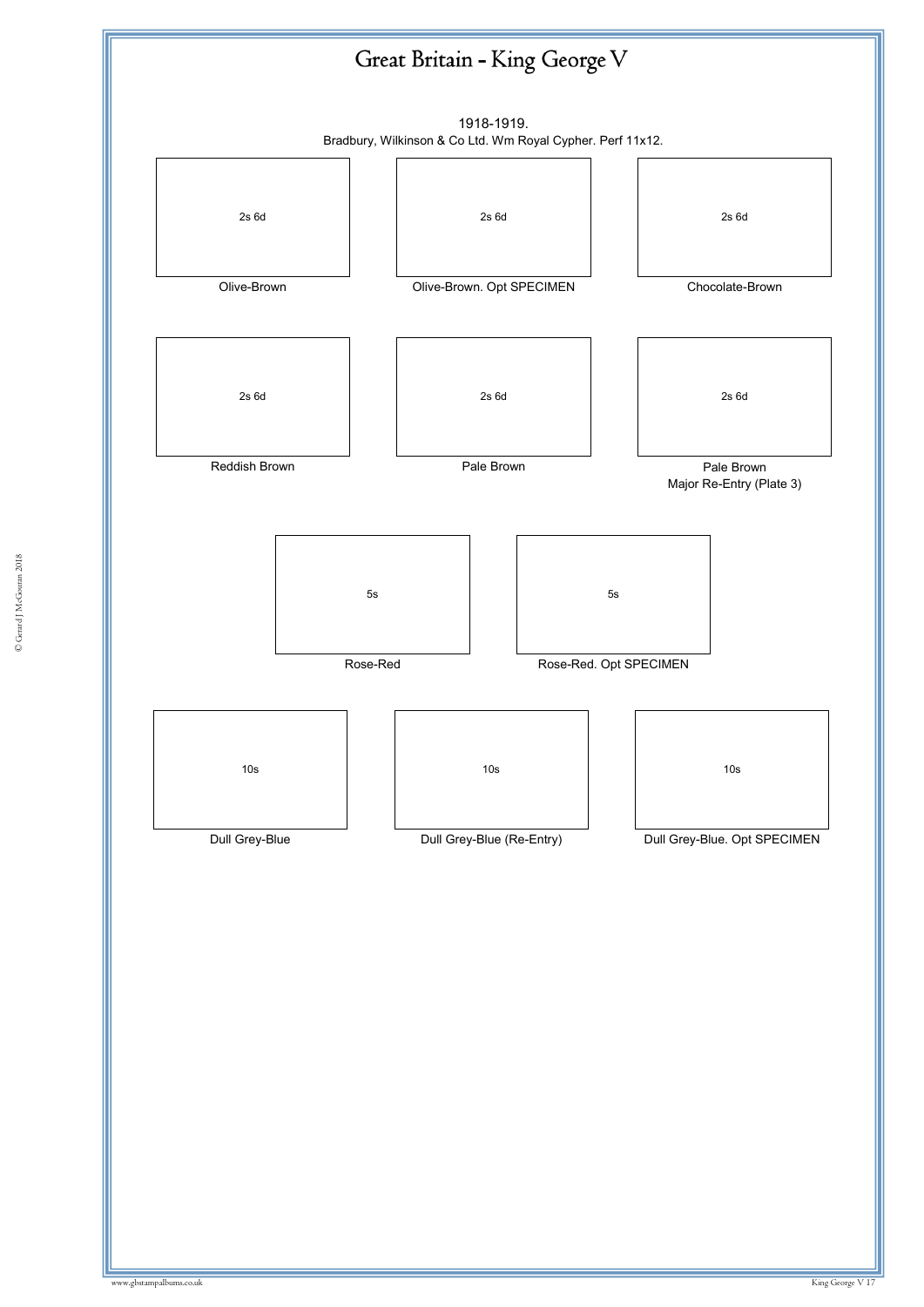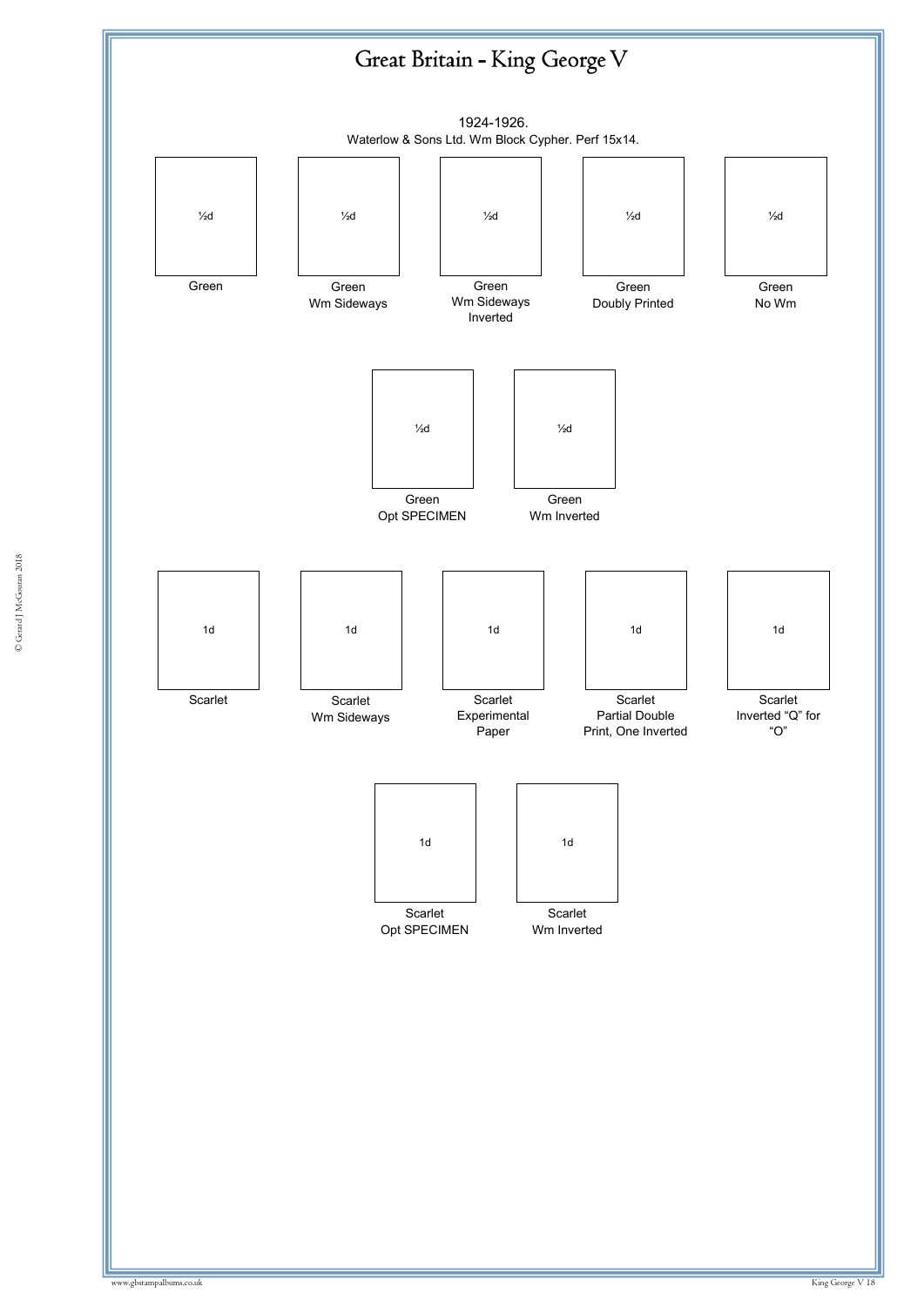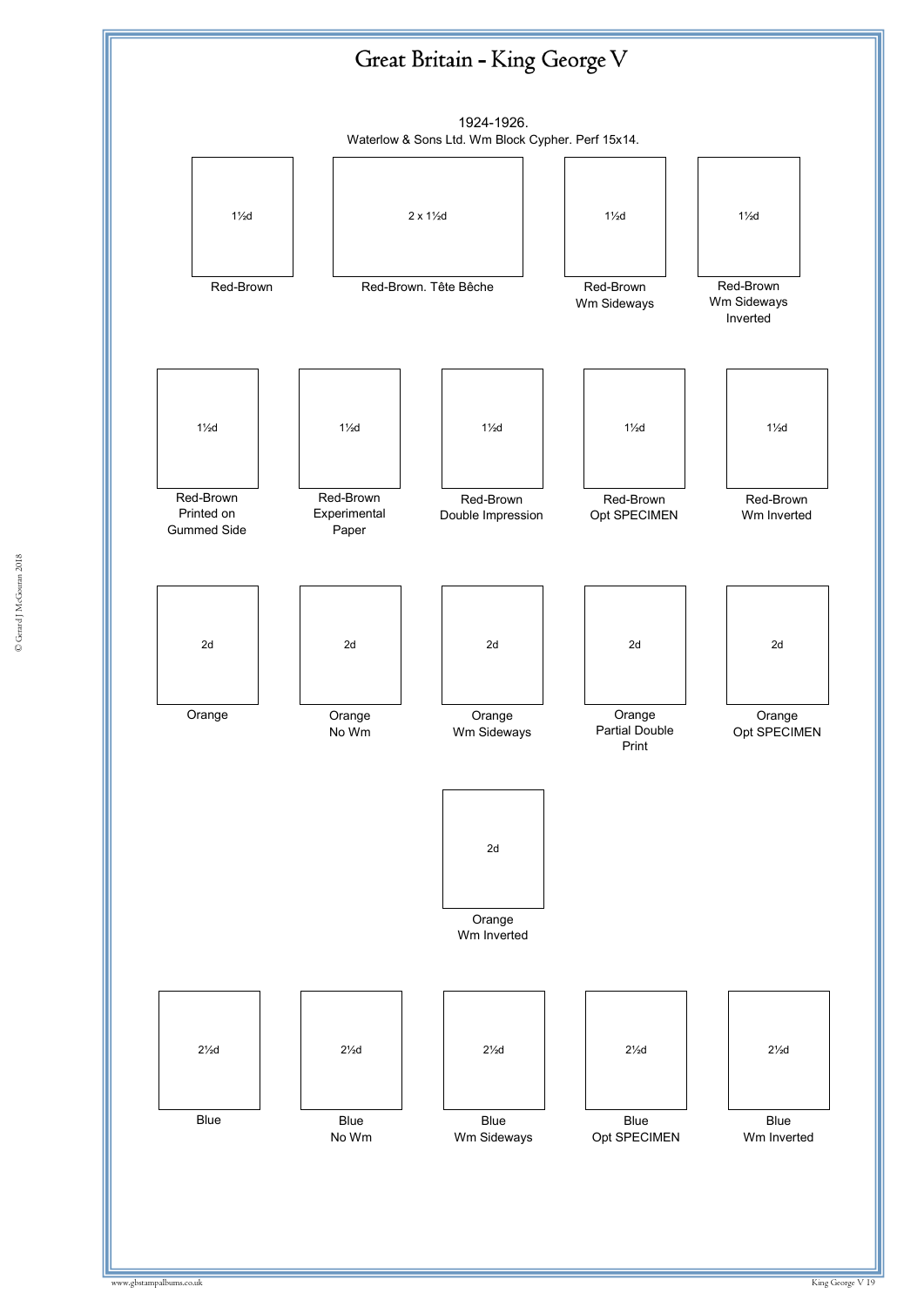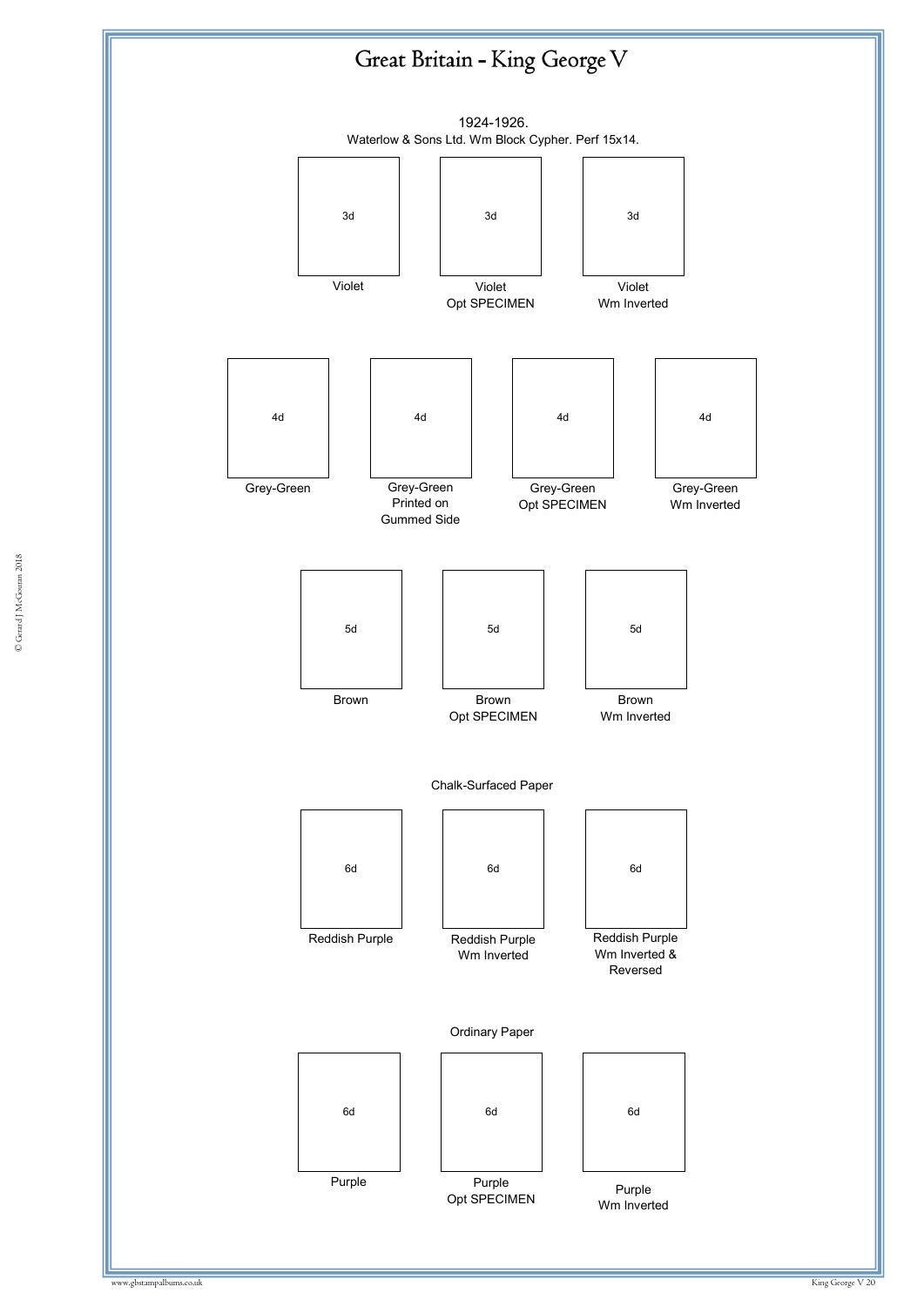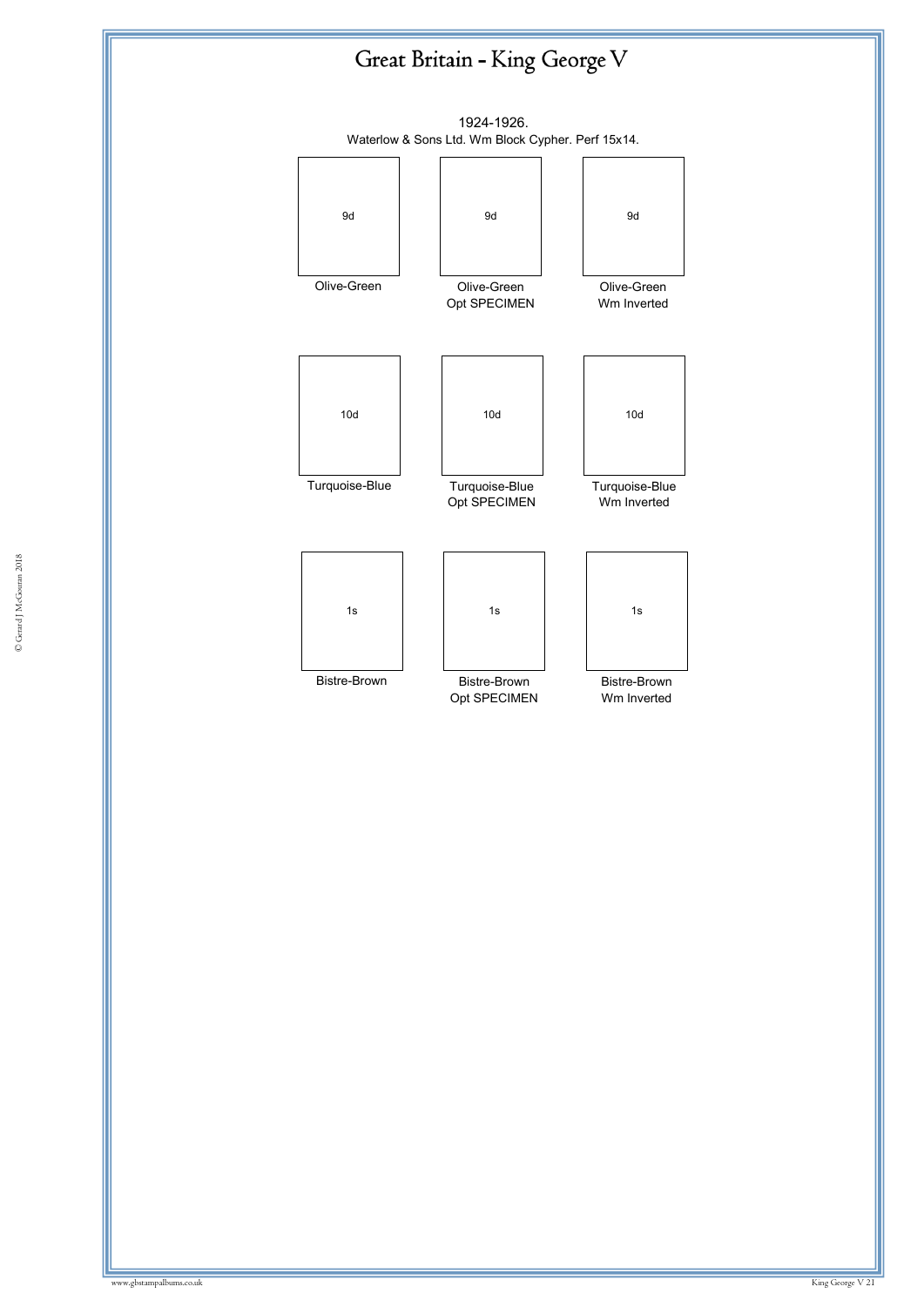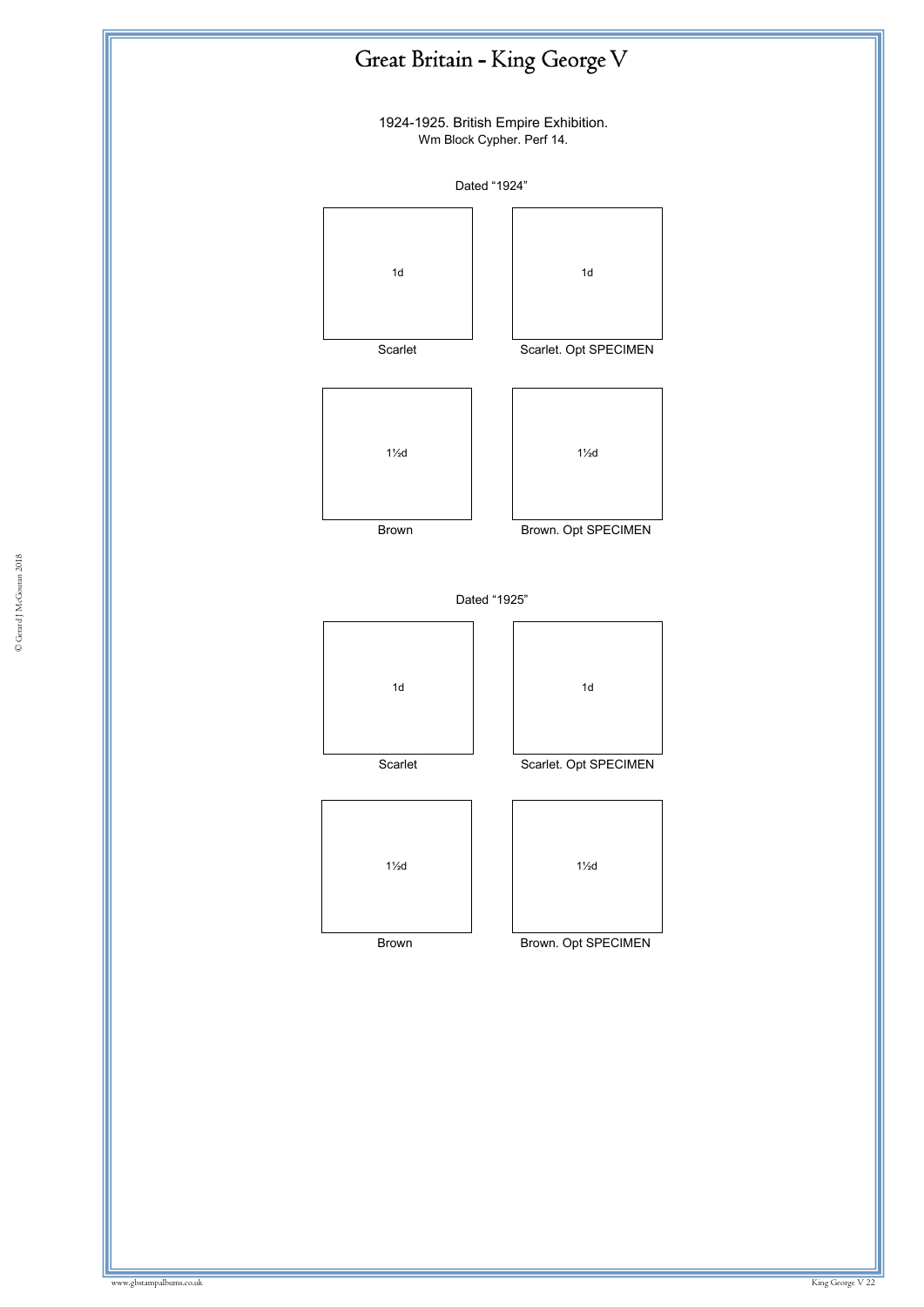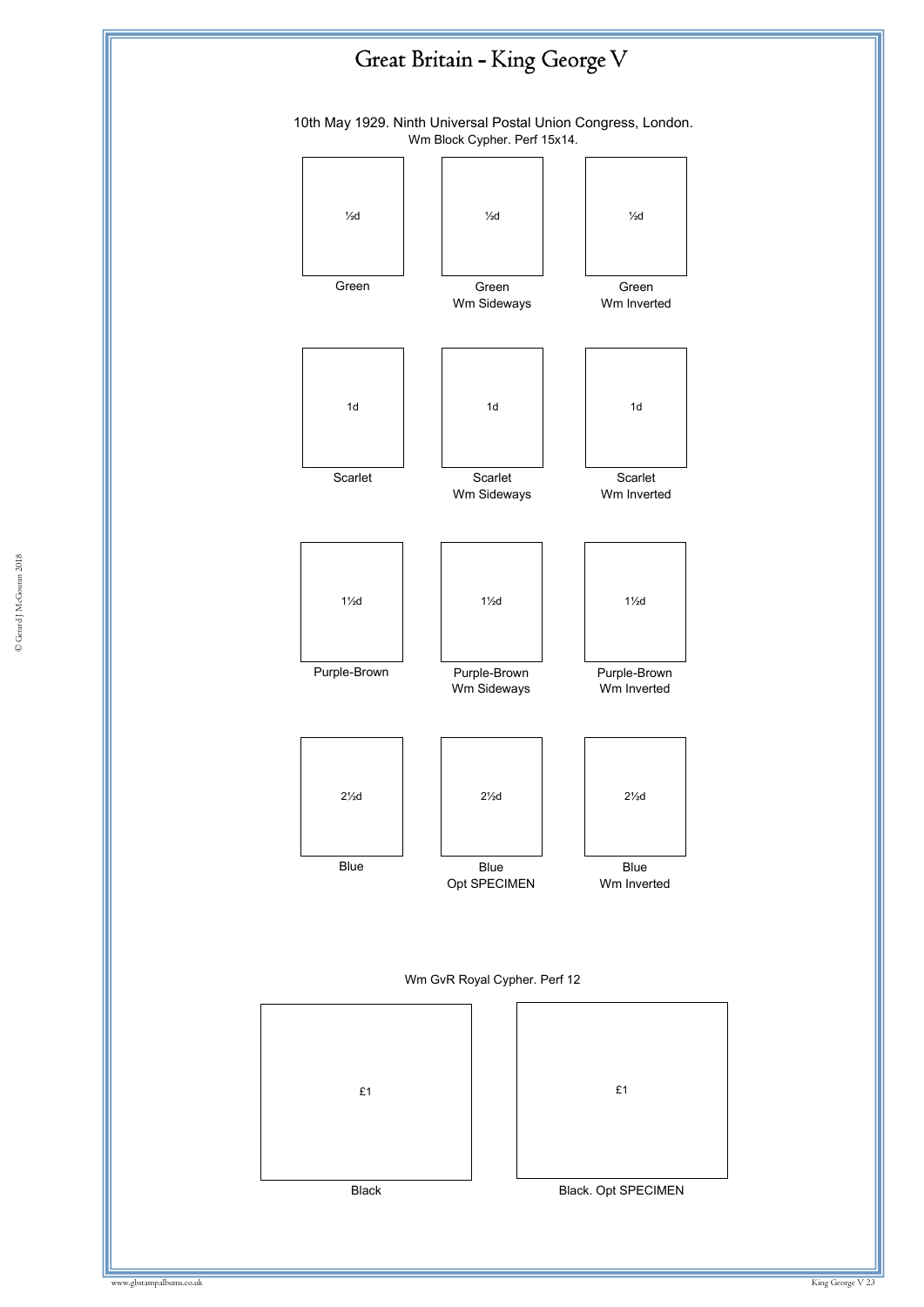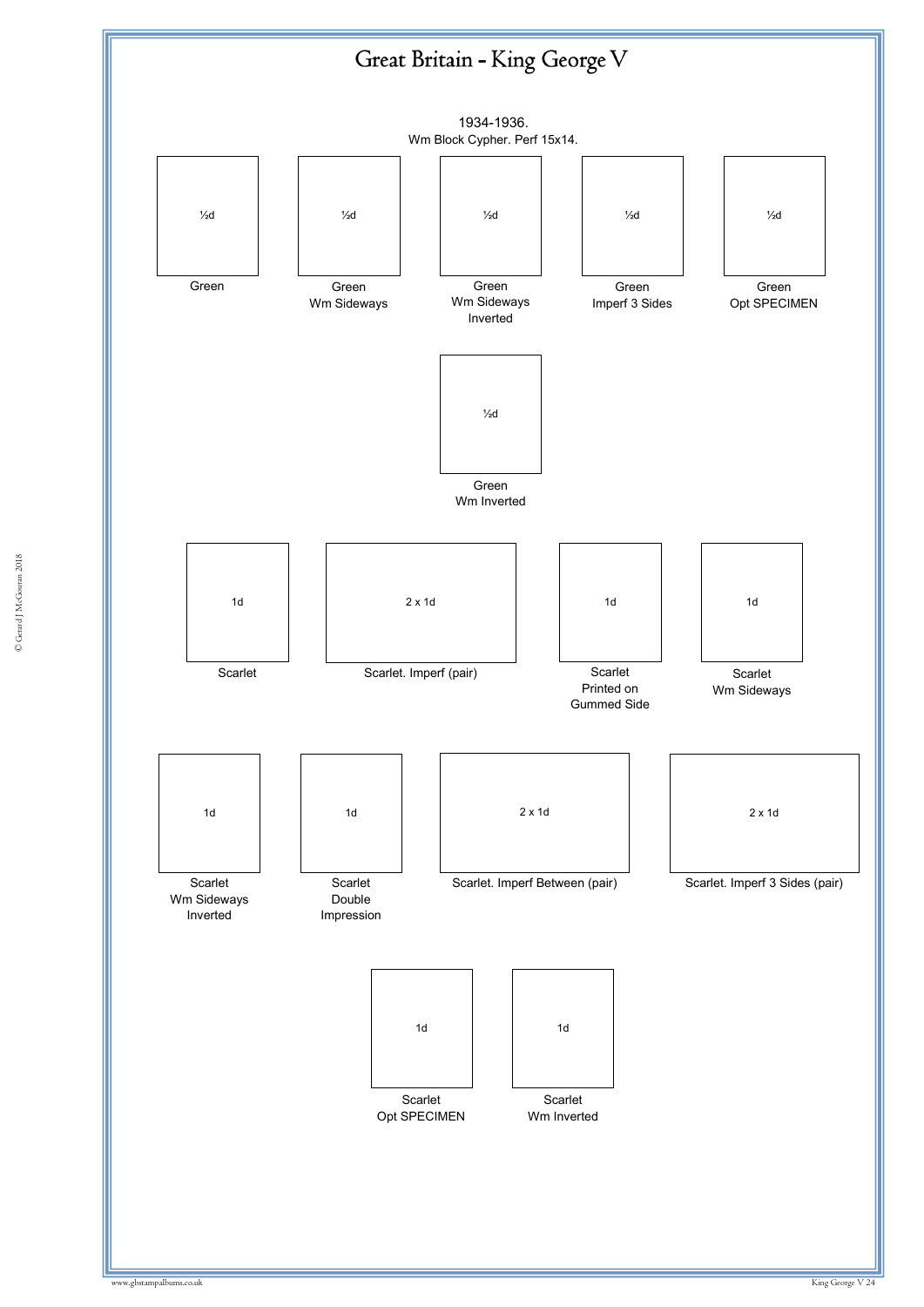![](_page_24_Figure_0.jpeg)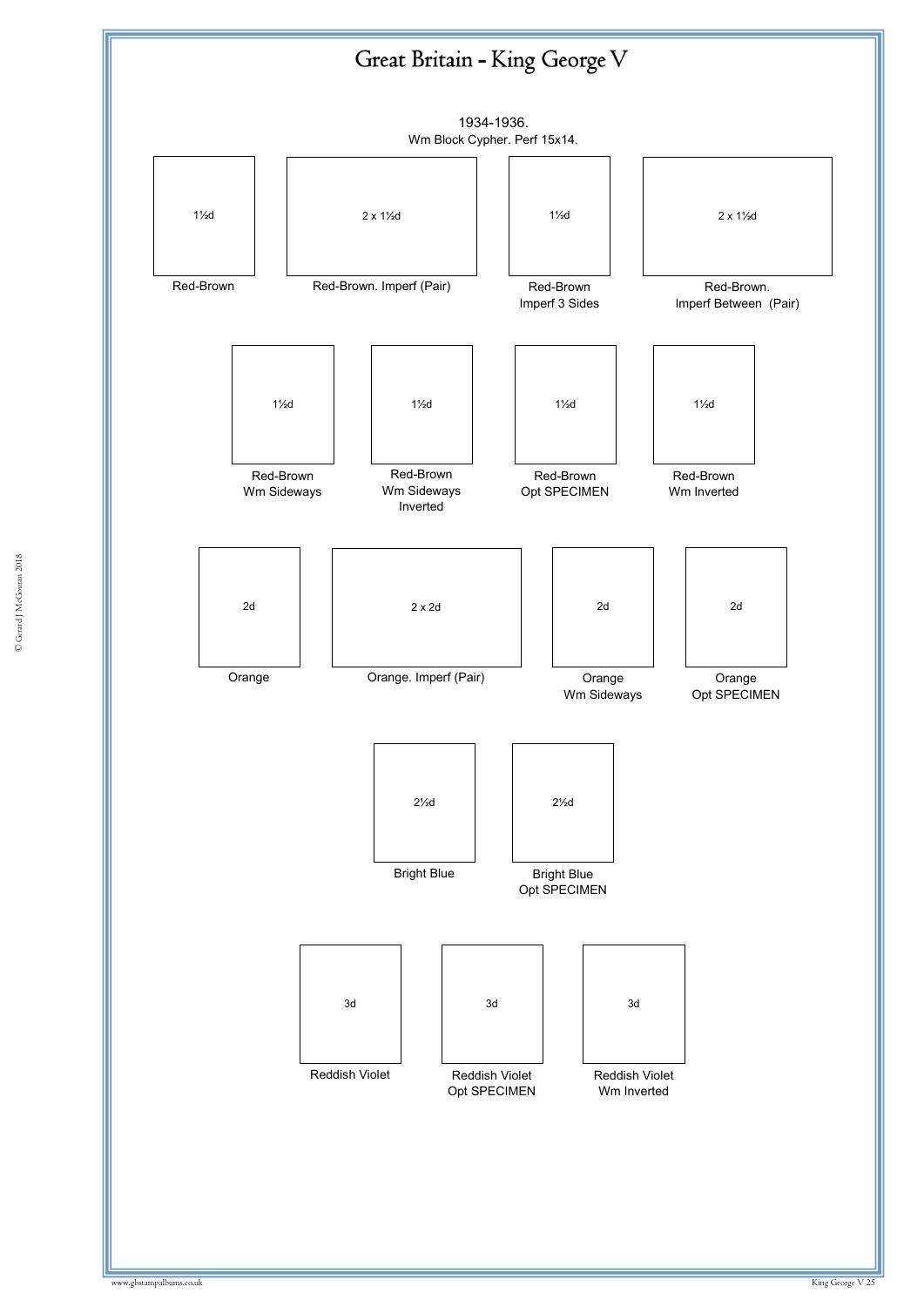![](_page_25_Figure_1.jpeg)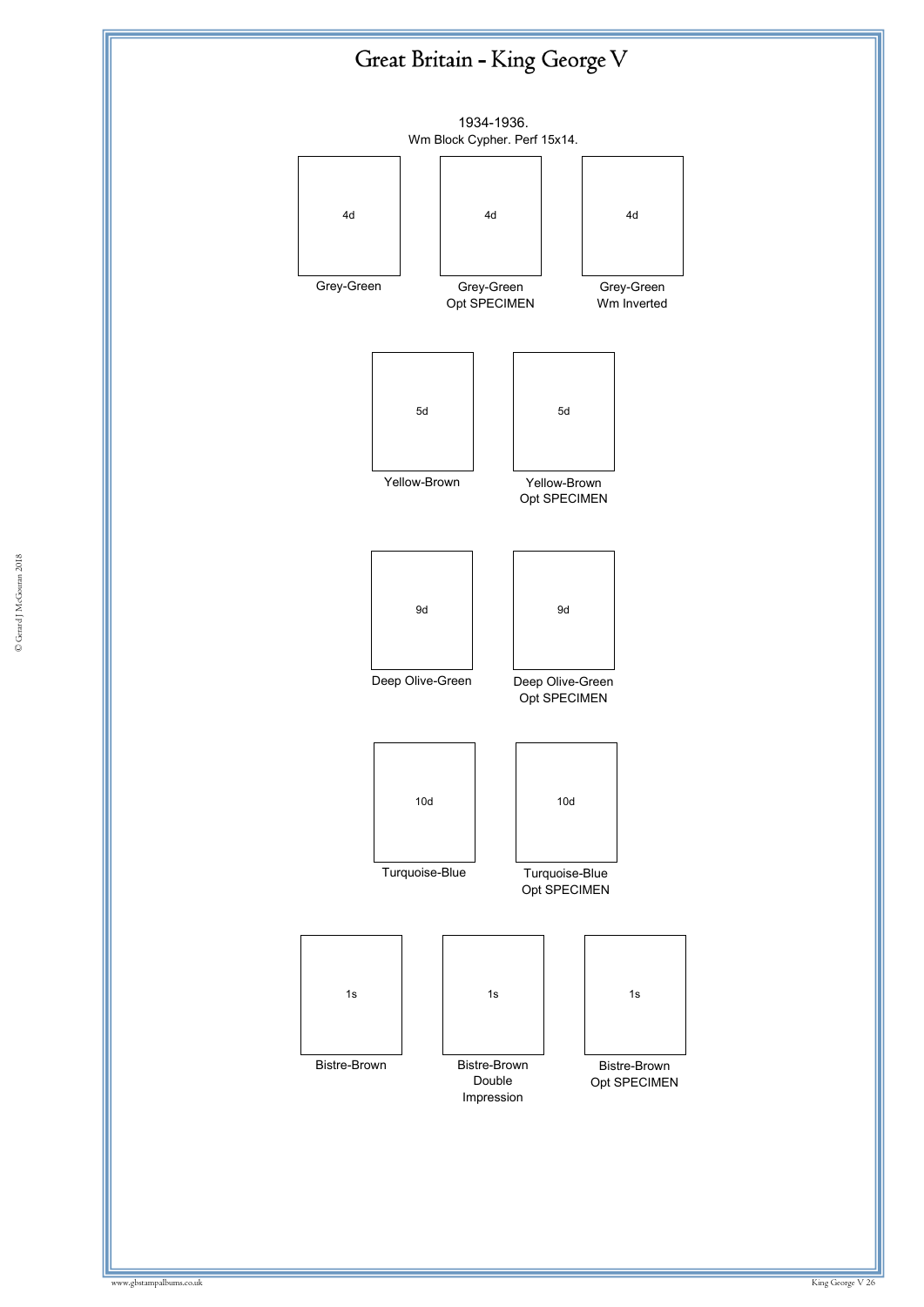16th October 1934. Wm Single Cypher. Perf 11x12.

![](_page_26_Picture_2.jpeg)

Chocolate-Brown

![](_page_26_Picture_4.jpeg)

Bright Rose-Red

| 10 <sub>s</sub> | 10 <sub>s</sub>      |
|-----------------|----------------------|
| Indigo          | Indigo. Opt SPECIMEN |

Indigo

| Bright Rose-Red. Opt SPECIMEN |
|-------------------------------|
|                               |
|                               |
|                               |
| 10s                           |
|                               |

2s 6d

Chocolate-Brown. Opt SPECIMEN

5s